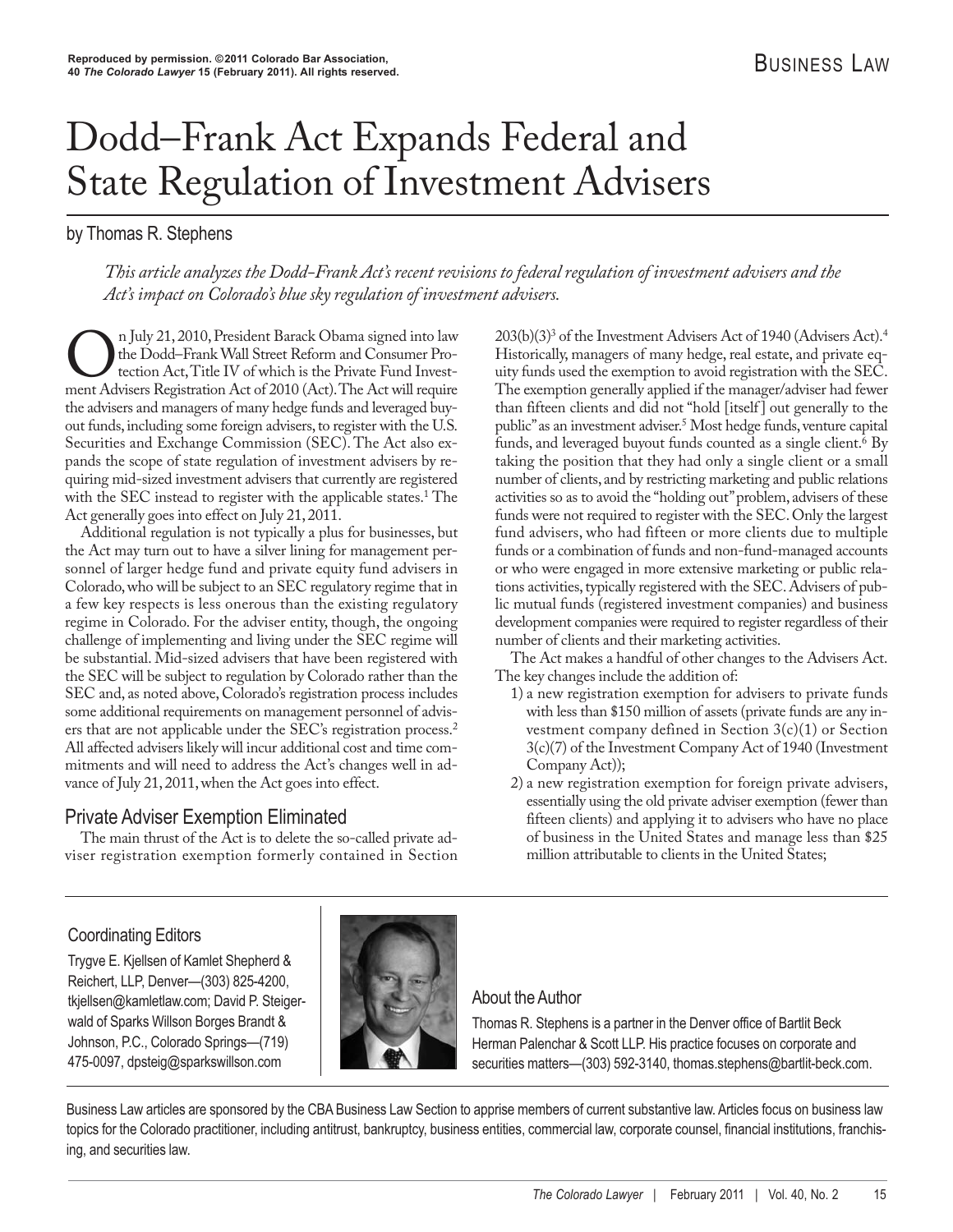- 3) new registration exemptions defined by the SEC for family offices<sup>7</sup> and advisers to venture capital funds;<sup>8</sup> despite the exemption, advisers to venture capital funds will be required to maintain certain records and file reports with the SEC;
- 4) new registration exemptions for commodity trading advisers and advisers to small business investment companies; and
- 5) a new section of the Advisers Act concerning collection of systemic risk data and imposing additional record-keeping and examination requirements on registered advisers.<sup>9</sup>

## Investment Advisers

Under both the Advisers Act and the Colorado Securities Act (Colorado Act), an investment adviser is:

any person who, for compensation, engages in the business of advising others, either directly or through publications or writings, as to the value of securities or as to the advisability of investing in, purchasing, or selling securities, or who, for compensation and as part of a regular business, issues or promulgates analyses or reports concerning securities.<sup>10</sup>

Both statutes specifically exclude a number of professionals and activities, such as publications (for example, newspapers and newsletters); broker–dealers (if no special compensation is received); depository institutions; lawyers; accountants; teachers; investment bankers; and licensed real estate brokers. However, the statutory language of the exceptions varies between the Advisers Act and the Colorado Act.<sup>11</sup> The statutes are consistent in clearly providing that the general partners and/or investment managers of hedge and private equity funds are investment advisers.<sup>12</sup>

Some advisers to private funds could undertake an analysis of whether their activities meet the definition of an investment adviser. For example, advisers to some real estate funds might take the position that they provide advice on real estate exclusively and not with respect to securities. Successfully arguing this position likely would require that the real estate fund not invest in mortgages, real estate investment trust or REIT stock, or debt securities (even if limited to real estate debt). Similarly, advisers to leveraged buyout funds might argue that they advise their funds on buying and selling businesses rather than on buying and selling securities. This argument would require, at a minimum, that such funds control (and perhaps own 100 percent of) their portfolio companies, so the adviser could argue that the funds invest solely in businesses and not securities. The argument would not be viable for hedge funds, funds of funds, or leveraged buyout funds that take significant minority positions or typically participate in "club" deals.13

The SEC probably would not react favorably to these arguments; the SEC typically has interpreted the concept of "advising as to securities" quite broadly, and may view the real estate or leveraged buyout fund advisers' positions as creating a troublesome loophole. In addition, fund documents themselves may prove problematic, because these documents typically contain investment adviser or investment manager language to describe the role of the fund's general partner or manager.

# Federal and State Regulation

Regulation of investment advisers generally is split between the SEC and the various states, depending on the dollar amount of assets the adviser has under management. Under Section  $203A(a)(1)(A)$  of the Advisers Act, investment advisers with assets

of less than \$25 million under management are prohibited from registering with the SEC and, as a result, may be required to register with various states, depending on state law.14 The Act adds a new Section 203A(a)(2) to the Advisers Act, which will prohibit "mid-sized" investment advisers (those with assets under management of \$25 million to \$100 million) from registering with the SEC, unless the adviser would be subject to registration in at least fifteen states or unless the adviser is not required to be registered (and subject to examination) in its home state. Thus, implementation of the Act will force a number of federally registered advisers to register with the states instead of the SEC, effectively creating a significant expansion of state authority in this area.

Advisers of mutual funds register with the SEC,<sup>15</sup> regardless of the size of the fund, and multistate and Internet advisers also register with the SEC.16 The SEC, by regulation, has permitted advisers with assets under management of between \$25 million and \$30 million to register with the states in lieu of registering with the SEC, although this regulation will be altered as a result of the Act.<sup>17</sup>

#### *Federal Regulation*

Under the SEC's rules, advisers registering with the SEC must electronically file the SEC's Form ADV, using the Investment Adviser Registration Depository (IARD) sponsored by the SEC and the North American Securities Administrators Association and operated by the Financial Industry Regulatory Authority (FINRA).18 A filing fee must be paid to FINRA.19 Once Form ADV is filed with the IARD, the SEC has forty-five days to deem the registration effective or institute proceedings to deny registration. $20$ 

Federal law creates a series of classifications for management personnel of investment advisers and other individuals associated with the adviser. These classifications include "supervised persons," "access persons," and "investment adviser representatives."

A supervised person is:

any partner, officer, director (or other person occupying a similar status or performing similar functions), or employee of an investment adviser, or other person who provides investment advice on behalf of the investment adviser and is subject to the supervision and control of the investment adviser.<sup>21</sup>

Access persons are a subset of supervised persons. An access person is a supervised person "who has access to nonpublic information regarding any clients' purchase or sale of securities, or non public information regarding the portfolio holdings of any reportable fund," or "who is involved in making securities recommendations to clients, or who has access to such recommendations that are nonpublic."22 For advisers whose primary business is providing investment advice, all directors, officers, and partners are presumed to be access persons.23

Investment adviser representatives also are a subset of supervised persons. An investment adviser representative is:

a supervised person of the investment adviser: (i) who has more than five clients who are natural persons (other than [qualified clients]); and (ii) more than ten percent of whose clients are natural persons (other than [qualified clients]).24

A supervised person is not an investment adviser representative if the supervised person: (i) does not on a regular basis solicit, meet with, or otherwise communicate with clients of the investment adviser; or (ii) provides only impersonal investment advice.<sup>25</sup>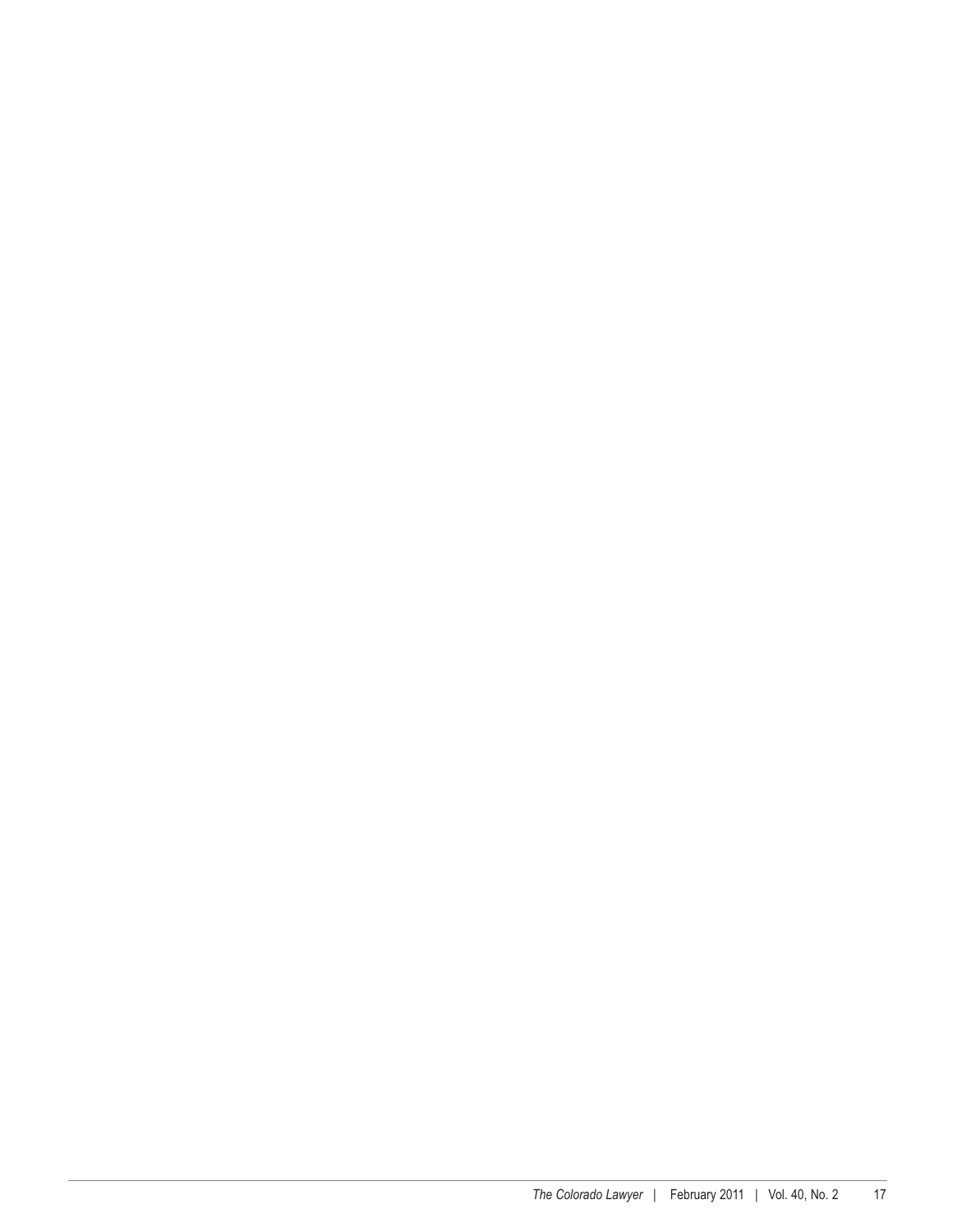The significance of these categories is twofold. First, the SEC's rules require federally registered investment advisers to adopt a code of ethics that imposes certain obligations on supervised persons and additional obligations on access persons. In particular, access persons must report all personal securities holdings and transactions to the adviser and must, in some cases, obtain preapproval of trades.26

Second, the Advisers Act preempts and bans state regulation of federally registered investment advisers and their supervised persons, other than investment adviser representatives.<sup>27</sup> Thus, a federally registered adviser is not subject to either state regulations in multiple states or state regulations that may be more extensive than the federal regulations. The Advisers Act also preempts and bans state regulation of various entities that are exempt from the investment adviser definition contained in the Advisers Act, such as depository institutions.28 The Act's new family office exemption was included in the definition of investment adviser and, as a result, states will be banned from regulating family offices.<sup>29</sup>

Federally registered investment advisers are subject to a number of obligations created by the Advisers Act and expanded by the Act. Registered advisers must:

- 1) establish written compliance policies and procedures designed to prevent violations of the Advisers Act and designate a supervised person as a chief compliance officer<sup>30</sup>
- 2) adopt a written code of ethics, providing, among other things, that access persons must report their securities holdings and transactions to the chief compliance officer and obtain clearance in advance of acquisitions (although not dispositions) of

any security issued in an initial public offering or in a limited offering;<sup>31</sup>

- 3) maintain certain books and records and make them available to the SEC during examinations;<sup>32</sup> the Act expanded the Advisers Act record-keeping requirements to include:
	- the amount of assets under management and use of leverage, including off-balance-sheet leverage
	- counter-party credit risk exposure
	- trading and investment positions
	- valuation policies and practices of the fund
	- types of assets held
	- side arrangements or side letters, whereby certain investors in a fund obtain more favorable rights or entitlements than other investors
	- trading practices
	- other information identified by the SEC;<sup>33</sup>
- 4) provide certain specified disclosures to clients (including investors in funds), generally Part II of Form ADV or a brochure containing similar information;<sup>34</sup>
- 5) comply with requirements relating to custody of client funds and securities;<sup>35</sup>
- 6) adopt written policies and procedures with respect to voting of client securities;<sup>36</sup> and
- 7) comply with the SEC's regulations regarding privacy of client information.37

Registration with the SEC also subjects investment advisers to the SEC's rules with respect to performance fees.<sup>38</sup> Registered advisers generally may charge performance fees only to "qualified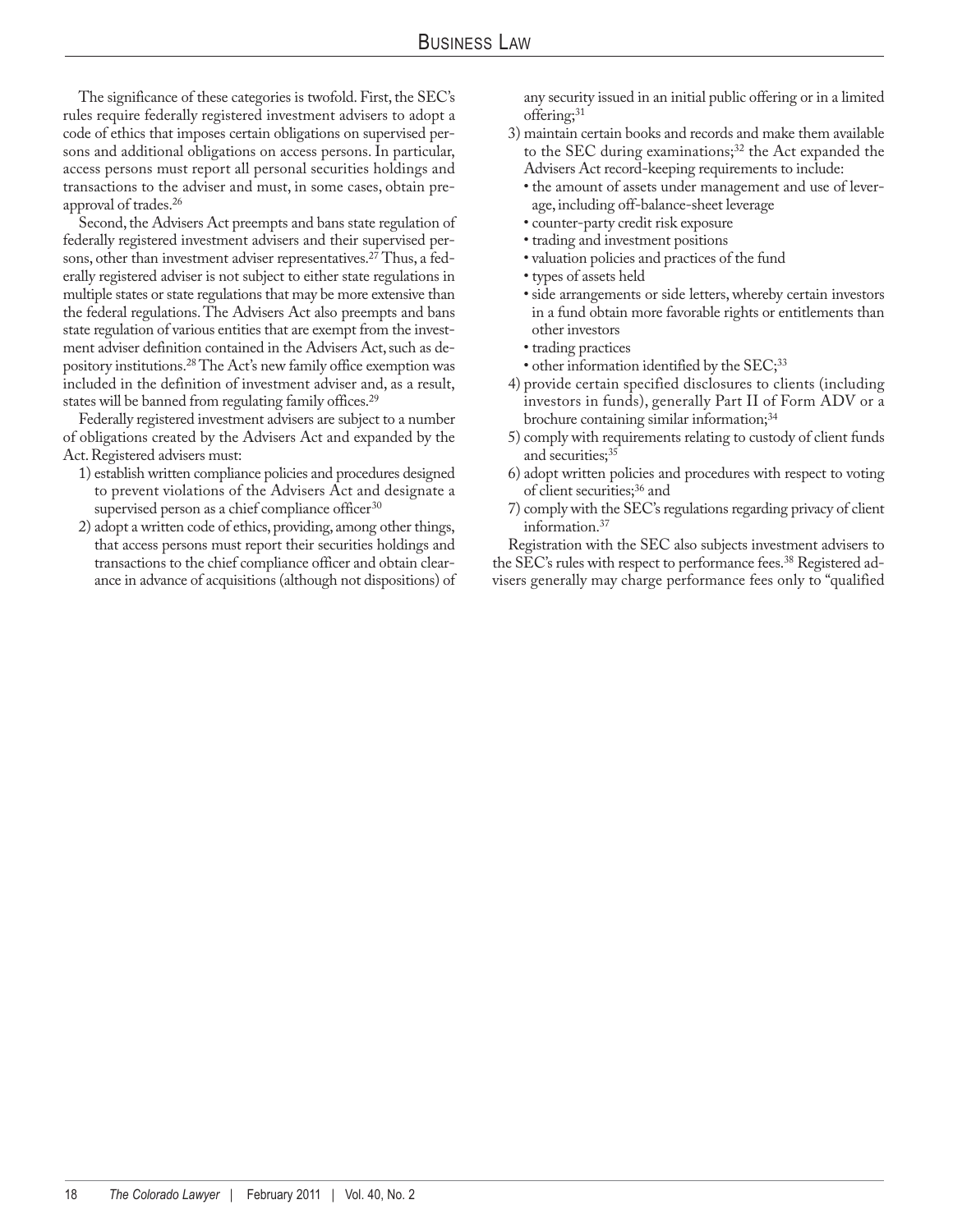clients"<sup>39</sup> and to private funds that qualify under Section  $3(c)(7)$  of the Investment Company Act—that is, funds whose investors are solely qualified purchasers as defined under Section  $2(a)(51)(A)$  of the Investment Company Act.<sup>40</sup> Qualified clients generally must have net worth of at least \$1.5 million, have at least \$750,000 under management by the adviser, be a qualified purchaser (as defined above), or be knowledgeable employees of the adviser.<sup>41</sup>  $A$ private fund described in Section 3(c)(1) of the Investment Company Act is a qualified client only if each investor in the private fund is a qualified client.<sup>42</sup>

Finally, and perhaps most significant, federal registration also subjects investment advisers to periodic examinations conducted by SEC staff. The SEC recently ceased trying to examine all registered advisers on a regular schedule, but instead focuses on advisers that are the subject of complaints and tips.43

#### *Colorado's Regulatory Scheme*

Colorado's regulatory scheme for investment advisers is contained in the Colorado Act, which went into effect in 1999.<sup>44</sup> Under the Colorado Act, a person with a place of business in Colorado cannot transact business in Colorado as an investment adviser unless the adviser is licensed or exempt from licensing.45 However, the Colorado Act has a very narrow exemption from licensing: only advisers that do not have a place of business in Colorado are exempt from licensing.46 Even advisers without a place of business in Colorado may be subject to Colorado's licensing requirements if they are not federally registered and have more than five clients in Colorado during a twelve-month period (unless the only clients are specified institutions).47 As a result, the registration requirements for investment advisers in Colorado have been much broader than in certain other states.<sup>48</sup>

Federally registered advisers must file a notice with the Colorado Securities Commissioner.<sup>49</sup> Investment advisers registering with Colorado, as well as federally registered advisers filing the notice required by Colorado law, file the SEC's Form ADV with the IARD to become licensed or file a notice.<sup>50</sup>

Under the Colorado Act, an investment adviser cannot employ an individual with a place of business in Colorado as an investment adviser representative unless the individual is licensed or exempt from licensing.51 Unlike the narrower federal definition quoted above, for Colorado law purposes, an investment adviser representative is:

an individual who has a place of business in [Colorado]; who is a partner, officer, or director of an investment adviser; who occupies a status similar to or performs functions similar to those of a partner, officer, or director for an investment adviser; or who is employed or otherwise associated with an investment adviser who (i) makes recommendations or otherwise renders advice to clients regarding securities; (ii) manages securities accounts or portfolios for clients; (iii) determines which recommendation or advice regarding securities should be given to clients; or (iv) supervises employees of, or persons otherwise associated with, an investment adviser or a federal covered adviser who perform any of the duties specified in [this sentence].<sup>52</sup>

Thus, although the definition of an investment adviser representative for federally registered advisers generally is limited to repre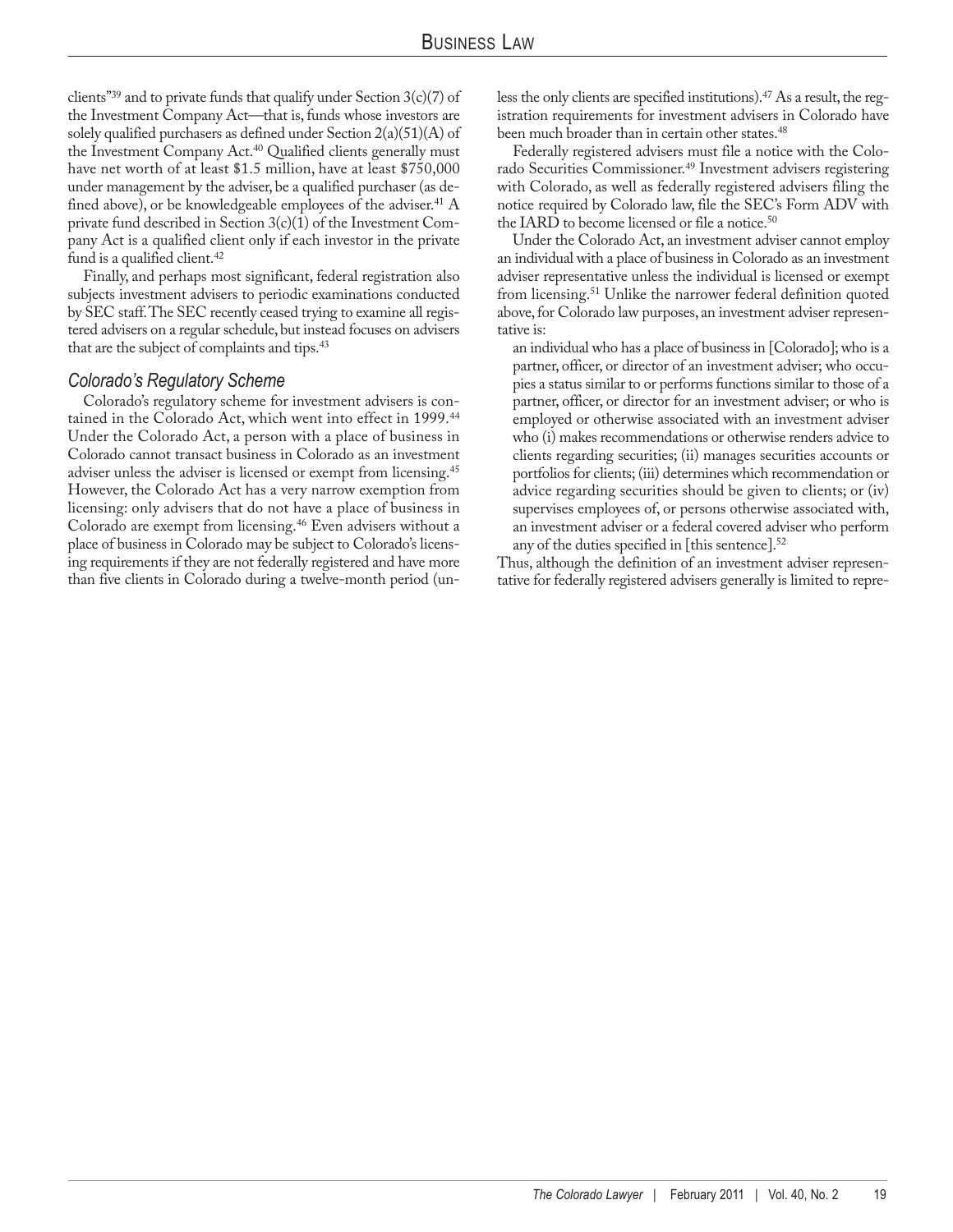sentatives who advise natural persons, for Colorado registered advisers, the definition is quite broad. Of note, the Colorado definition of an investment adviser representative would apply to virtually all management-level individuals at hedge fund and private equity fund advisers. The significance of Colorado's expansive definition is that investment adviser representatives of Colorado registered advisers must file a Form U-4 with FINRA and complete FINRA's Series 65 Exam (the Uniform Investment Adviser Law Examination).<sup>53</sup>

### *Comparison of Federal and Colorado Regulation*

The federal registration process is fairly simple; however, before registering, an investment adviser will invest substantial time and effort to adopt internal policies—including a code of ethics and a compliance manual—and to implement record-keeping procedures. By contrast, the Colorado registration process is more complicated and onerous, mainly because of the required Form U-4 and Series 65 Exams for investment adviser representatives. Once registered, however, federally registered investment advisers face a greater regulatory burden than Colorado registered investment advisers, primarily because of the scope of the periodic federal examinations and the detailed nature of federal regulations on matters such as the required code of ethics.

## Conclusion

By July 21, 2011, the Act will both expand and reduce federal and Colorado regulation of investment advisers, depending on the level of assets under management. Federal regulation will be expanded to include many advisers formerly meeting the federal private adviser exemption, but will be reduced with respect to advisers with less than \$100 million in assets under management (and advisers to private funds with less than \$150 million in assets under management). Colorado's regulation of investment advisers—particularly advisers formerly meeting the federal private adviser exemption—will be preempted for advisers with more than \$100 million under management (\$150 million for advisers to private funds). However, Colorado's regulation will be expanded to include a new group of mid-sized advisers formerly subject to federal regulation.

The Act reduced the amount of regulation imposed on advisers of private funds in Colorado in one area. Within a year, advisers of private funds with assets of more than \$150 million will move from Colorado to federal registration. This will be welcomed news for the management personnel of these advisers, because they no longer will have to file a Form U-4 and complete the Series 65 Exam (barring the very rare situation in which those individuals also have a sufficient number of clients who are natural persons and thereby meet the federal definition of an investment adviser representative).<sup>54</sup> The tradeoff for these advisers will be more extensive and onerous regulation under the SEC's regime; in particular, the SEC's examination process for registered advisers likely will be time consuming, and it remains to be seen how onerous the new record-keeping requirements will be.

Investment advisers of private funds with less than \$150 million of assets under management will move in the other direction, transitioning from federal to Colorado registration. As mentioned above, management personnel of these advisers will be required to file a Form U-4 and complete the Series 65 Exam, although the adviser will be free from SEC examinations and other SEC registration requirements.

#### **Notes**

1. 15 U.S.C. § 80b-3A(a)(2). Mid-sized investment advisers generally are those with less than \$100 million of assets under management.

2. The U.S. Securities and Exchange Commission (SEC) estimates that 4,100 advisers nationwide will cease to be regulated by the SEC but instead will be regulated by the states as a result of the increase in the minimum assets under management required for federal registration. *See* Investment Advisers Act Rel. No. IA-3110 (Nov. 19, 2010).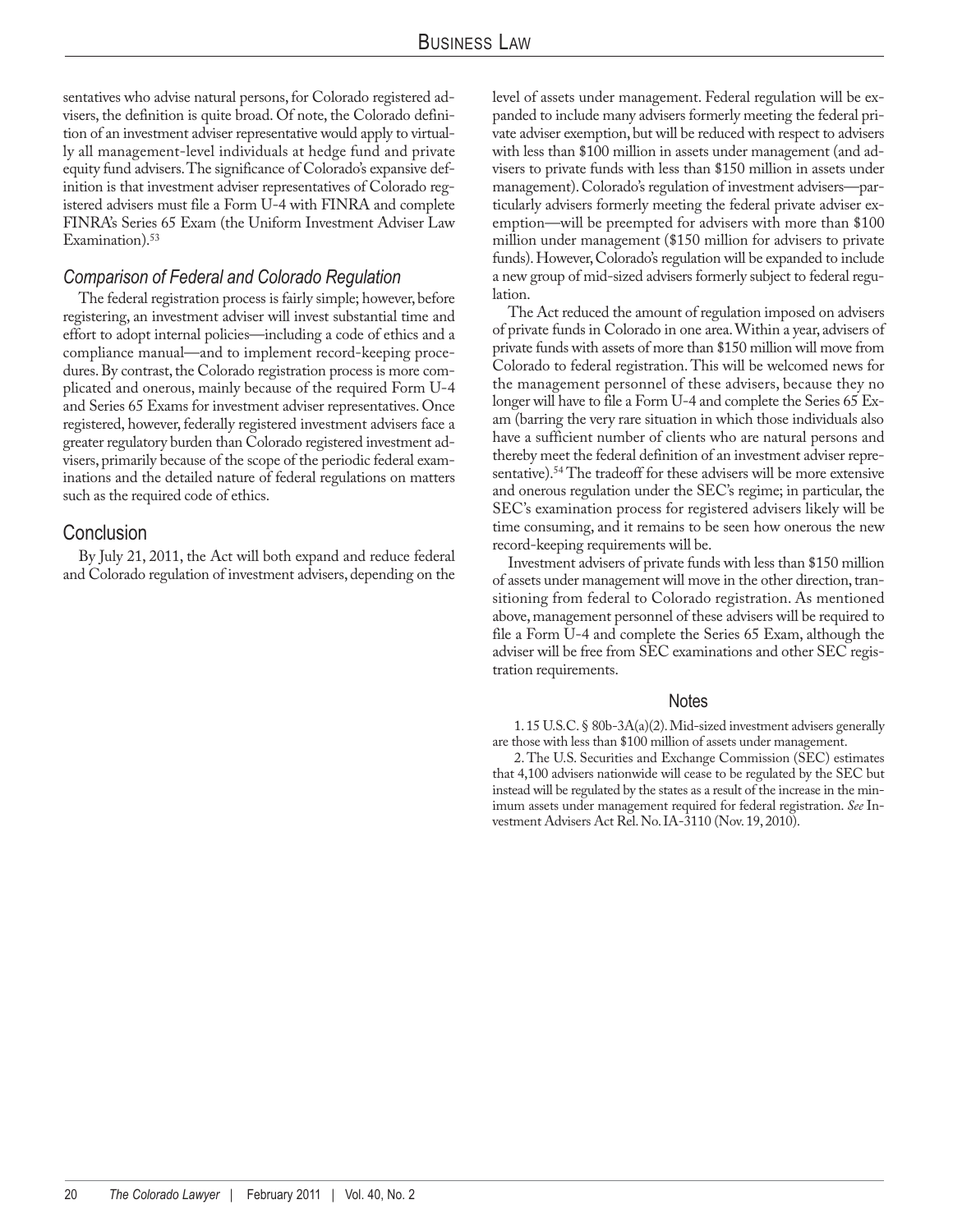3. 17 C.F.R. § 275.203(b)(3). The Private Fund Investment Advisers Registration Act of 2010 (Act) also prohibits private fund advisers from relying on an existing intrastate exemption that, absent the changes in the Act, some private fund advisers might have been able to use to avoid registration.

4. 15 U.S.C. §§ 80b-1 *et seq*.

5. 17 C.F.R. § 275.203(b)(3).

6. *See* 17 C.F.R. § 275.203(b)(3)-1(a)(2)(i).

7. The SEC's proposed definition of a "family office" generally provides that the adviser must have no clients other than family clients, be controlled by family members, and not hold the adviser out to the public as an investment adviser. *See* Investment Advisers Act Release No. IA 3098 (Oct. 12, 2010).

8. The SEC's proposed definition of a "venture capital fund" generally provides that a private fund is a venture capital fund if, among other requirements:  $(1)$  it represents that it is a venture capital fund;  $(2)$  it owns solely cash, cash equivalents, and equity securities issued by one or more qualifying portfolio companies, provided that at least 80 percent of the equity securities of each qualifying portfolio company owned by the fund was acquired directly from the qualifying portfolio company; (3) it controls the portfolio company or offers to provide and, if accepted, provides significant guidance and counsel concerning the management, operations, or business objectives and policies of the qualifying portfolio company; (4) it does not have leverage in excess of 15 percent of the private fund's aggregate capital contributions and uncalled committed capital, and any such leverage is for a nonrenewable term of no longer than 120 calendar days; and (5) it does not issue securities that permit investors to withdraw, redeem, or require the repurchase of such securities. Existing venture capital funds generally are grandfathered provided that they have represented

themselves as venture capital funds. *See* Investment Advisers Act Release No. IA-3111 (Nov. 19, 2010).

9. These records, which include items such as side letters with specific fund investors, will be subject to SEC inspection, but it appears they will not be subject to public disclosure under the Freedom of Information Act.

10. 15 U.S.C. § 80b-2; CRS § 11-51-201(9.5).

12. *Id.*

13. "Club" deals are used to describe acquisitions in which several funds act together to acquire a portfolio company.

14. 15 U.S.C.  $\hat{\varsigma}$  80b-3(a)(1)(A).

15. 15 U.S.C. § 80b-3(a)(1)(B).

16. 17 C.F.R. § 275.230A-2(e) and (f).

17. 17 C.F.R. § 275.203A-1(a)(1). The SEC has proposed to eliminate 17 C.F.R. § 275.203A-1(a)(1). *See* Investment Advisers Act Rel. No.

IA-3110 (Nov. 19, 2010).

18. 17 C.F.R. § 275.203-1.

19. 17 C.F.R. § 275.203-1(d). In 2010, filling fees ranged from \$40 to \$200, depending on assets under management. *See* www.sec.gov/IARD.

20. 15 U.S.C. § 80b-3(c)(2).

21. 15 U.S.C. § 80b-2(a)(25).

22. 17 C.F.R. § 275.204A-1(e)(1). 23. *Id.*

24. 17 C.F.R. § 275.203A-3(a)(1). *See infra* note 41 and accompanying text (definition of "qualified client").

25. 17 C.F.R. § 275.203A-3(a).

26. 17 C.F.R. § 275.204A-1(b).

27. 15 U.S.C. § 80b-3a. States may bring enforcement actions against federally registered advisers for fraud or deceit, 15 U.S.C. § 80b-3a(b)(2).

<sup>11.</sup> *Id.*